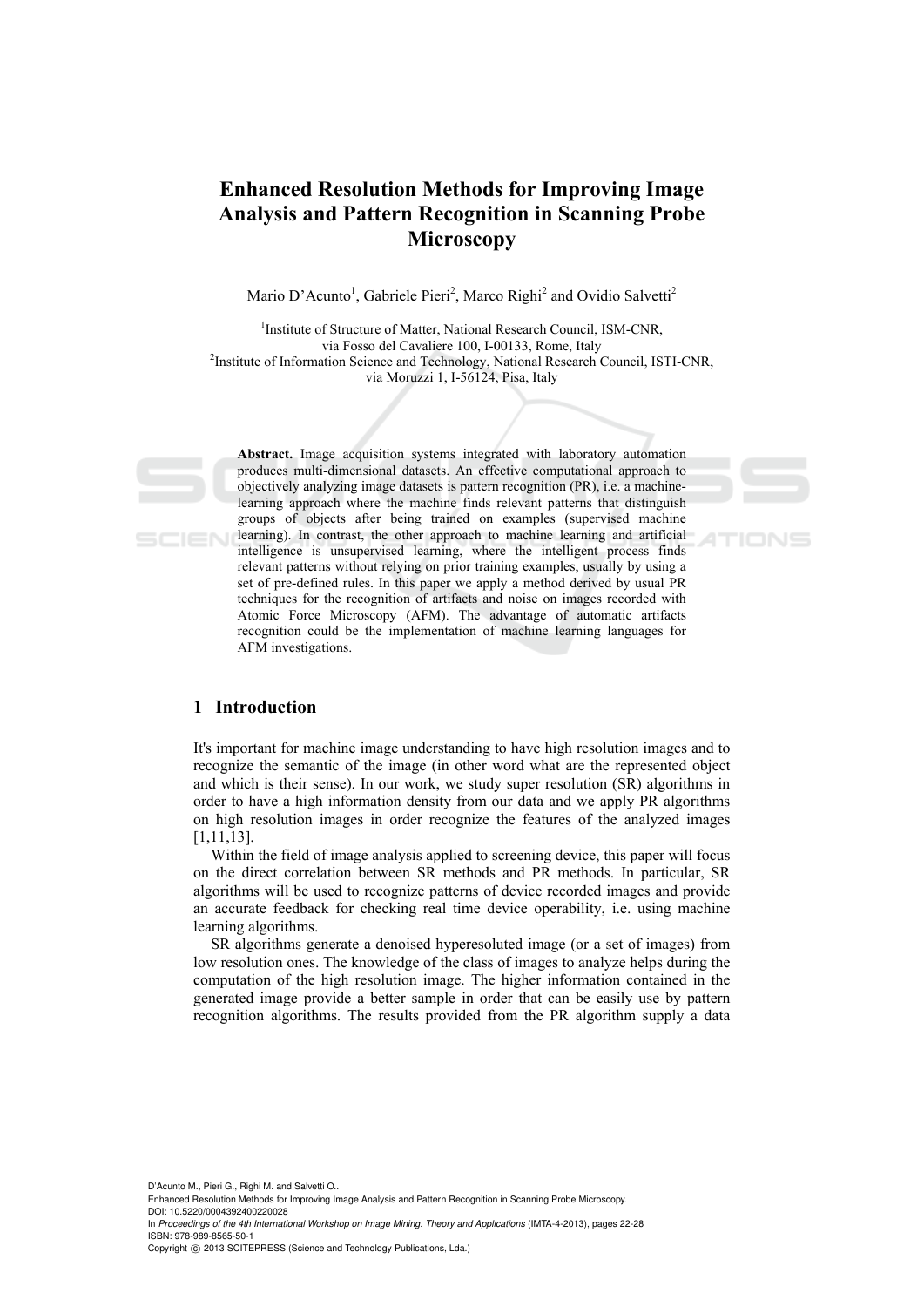input for the machine learning algorithms that gives the possibility to change the device regulation in order to obtain better images.

This operative procedure can be applied to a big set of devices used for automated data acquisition. In fact the environments with a high grade of automation produces a huge image dataset that can be hardly hand checked so it is necessary provide an automated control system that can provide an intelligent feedback to the devices in order to maintain the devices to the highest efficiency.

A particular and innovative application field is the Scanning Probe Microscopy (SPM). In fact the advent of SPM family instruments since the 80 decade of the last century opened the possibility to observe and manipulate matter at atomic scale making possible to improve the knowledge and technology on nanoscale (commonly claimed Nanotechnology). Nevertheless, today the application of SPM techniques is limited by the fact that the experimental scanning best conditions can be found only manually.

After a theoretical study of the pipeline composed by SR algorithms, PR algorithms and device control by the mean of artificial intelligent algorithms we focused our work in a possible application on a SPM device.

# **2 An Overview on PR Features**

Observing an image a human can notice some particular pattern or characteristics that are unique for a certain type of material. This inference process is useful in order to observe phenomenon and so on. For example, in computer vision a computer can only analyze a set of matrix (one or more matrix) for each image in which the colors are coded using a particular color code. The data extraction performed by a computer and its interpretation is a task that permits to a machine to recognize patterns, regularity and provide an interpretation.

The main approach to patter recognition can be classified as follow:

- statistical learning
- classification

The statistical learning is extremely important as show in numerous examples [11] such as predict the price of a stock six mounts from now, estimate if the received email is or is not spam, recognize handwritten characters and digit and understand if an image contains archaeological handmade objects [12]. A first kind of classification can divide learning problems into two sets: supervised and unsupervised. In supervised learning an algorithm provide a predicable output based on a set of input measures, in unsupervised learning the algorithm objective is "understand" the relation between a set of input (i.e. analyzing recurrent pattern).

The classification works on predictors  $S(x)$  which takes value in a discrete set S. Usually the input space is divided into some labeled regions according to the *Sclassification*. The boundaries between the regions can be of roughed or smoothed. For each  $x_i$  given as input, the classifier provide a  $g_i$  as output, where  $g_i \in S$ . There are some methods to determine  $g_i$ : prototype, *K*-means clustering, learning vector quantization, *K*-nearest neighbors, neural networks, kernel methods and support vector machines [13].

JBL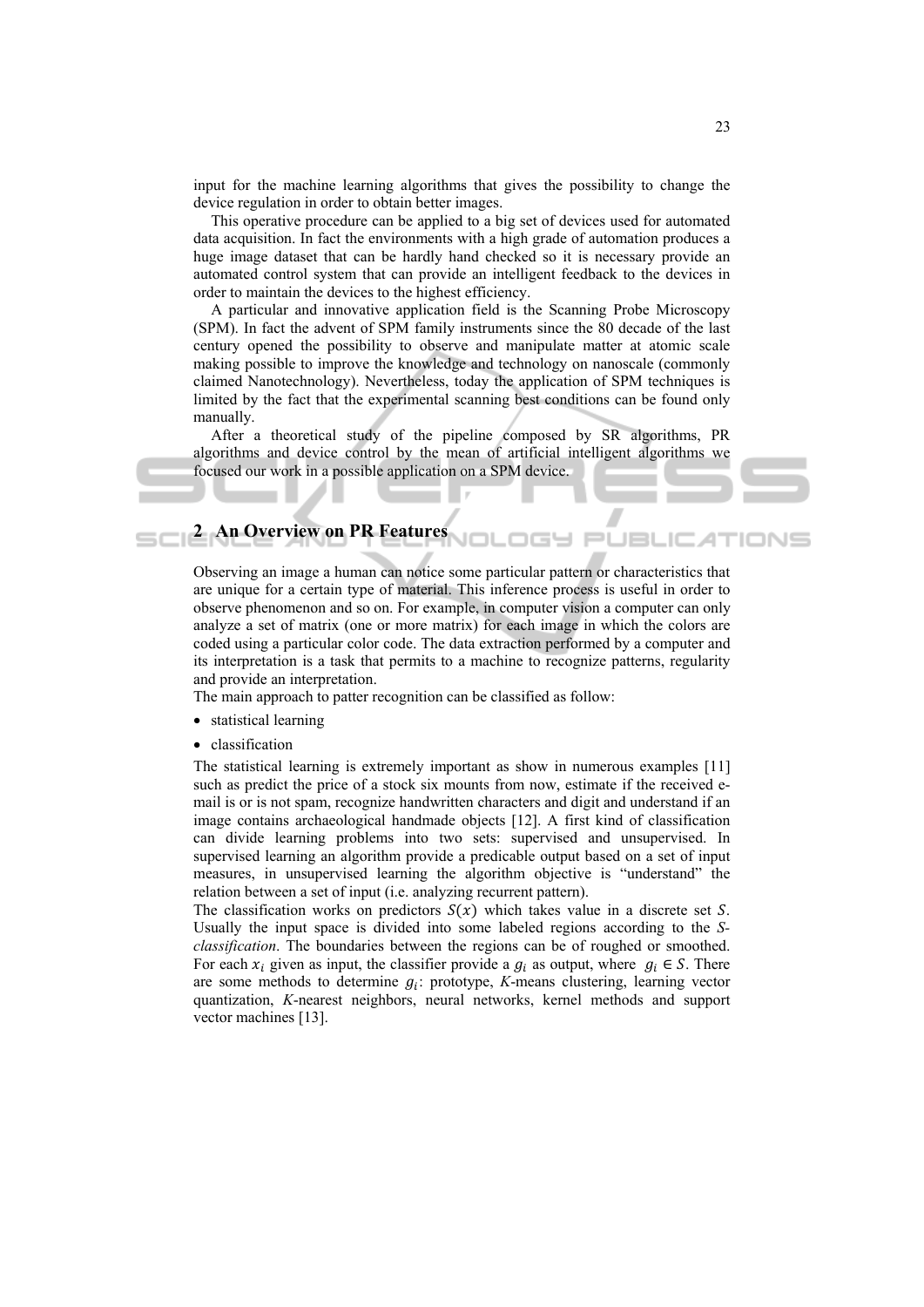#### **3 SR Methods for Improving PR**

The resolution of an image is determined by many factor depending on the acquisition system. The equation 1 describes the imaging model we use.

$$
g(x, y) = h(x, y) * f(x, y) + n(x, y).
$$
 (1)

**IONS** 

In details,  $h(x, y)$  is the point spread function (PSF),  $f(x, y)$  is the ideal image,  $q(x, y)$  is the original image and  $n(x, y)$  is the noise.

The problem of the resolution in AFM images depends on tip control and feedback. The main factor that determine the resolution of an image is the number of pixels that describes an area in the real image [1-5]. The increasing of pixel size is not only a pleasure but can reveals important particulars. The SR techniques that can be classified into two classes: single-frame image restoration algorithms or multi-frame image restoration algorithms.

The classic algorithms get a single image in input and produce a single output image. The introduction of digital video, i.e. by the means of surveillance camera, led to the analysis of multi-frame images. Even if in a video each frame represent different images, consequentially frames are quite similar so that it is possible using them in order to process the data.

The video analysis conduct to study techniques of motion estimation. Following this research field, it was recognized the potential of image restoration in order to increase the spatial resolution using similar images. The application of motion compensations and image restoration algorithms in order to produce high-quality and high-resolution still images conduct to the so called super-resolution reconstruction (SRR).

The SRR algorithms transform low resolution images into a high resolution image. In order to produce the high resolution image it is necessary to remove the effects of possible blurring and noise from the low resolution images. In other words, the SRR algorithm computes low resolution images by blur, noise and aliasing [1-3],[6-7].

The SRR algorithms are applied to a large number of problems such as satellite imaging, astronomical imaging, video enhancement [8-9] and restoration, microscopy [10] and other.

The algorithm we study comes from an idea suggested by Zou [14]. This SR algorithm uses a training set in order to get a high resolution image of a face. For example, it is able to transform a low 16x12 pixel image into a high 64x48 pixel image. During the training, the algorithm get in input one set of low resolution images and one set of high resolution images (for each low resolution image there is a high resolution image). By the computation of this training set the algorithm generate a set of rules in order to transform new low resolution images into high resolution images.

We test the algorithm using Yale and Feret archives performing two sets of independent tests. In figure 1 we show the result of our test, the picture A shows the source image, the picture B shows the output of our algorithm that we can compare with the picture C that is obtained with a bi-cubic interpolation, finally, the picture D shows the original high resolution images.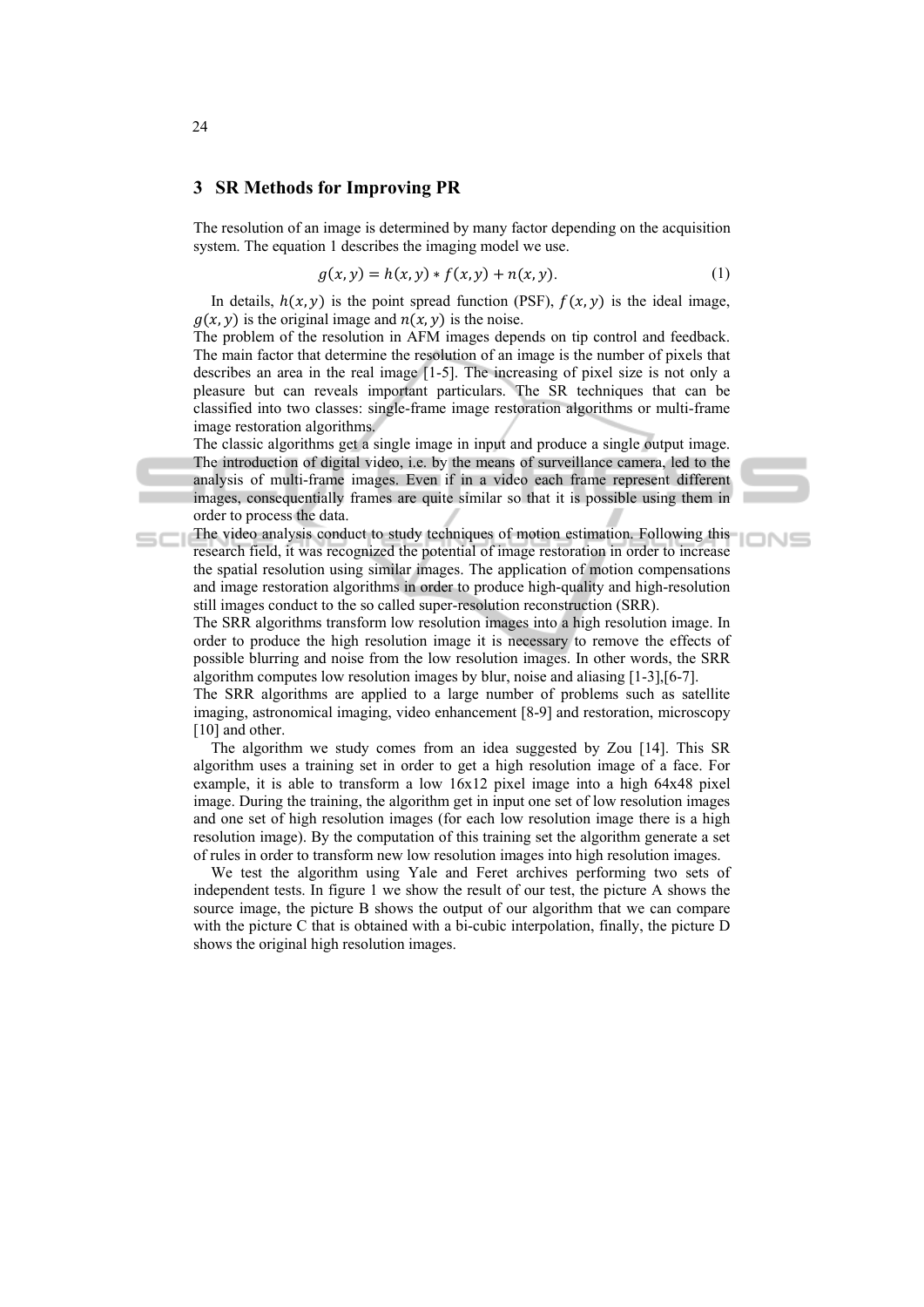

## **4 AFM Imaging Improved by PR Methods Combined with SR: Numerical Results**

Among the SPM family, AFM operating mechanism based on sensing the specimen through the force between its surface and a sharp probe. A cantilever oscillates and touches the biological sample only intermittently at the end of its downward movement, which reduces the contact time and minimizes friction and destructive forces. This is why AFM produces high-resolution topographic and force measurements in aqueous and physiologically relevant environments without the need to stain or pre-treat the specimens.

The most important advantage of applying AFM in biological research related to the fact that AFM is essentially a single-molecular technique, providing insight into the geometry, elasticity and dynamic behavior at the level of single molecular or single cell. As many biological processes, such as protein amyloid self-assembly, involve multiple pathways and are characterized by inherent heterogeneity of species, the application of single molecule studies is of critical significance.

Preliminary results following the algorithm described in the preview section. During our first experiments we take in input the picture A of the figure 2 (picture B shows the 3D aspect of the surface). As a result of data process, we have a well characterized profile of the surface as showed in picture C (picture D shows the 3D aspect of the surface).

The great advantage of AFM is that the screening procedure over large number of potential partners can be carried out in their natural environment without their pretreatment or fixation. This non-invasive procedure can be applied for identification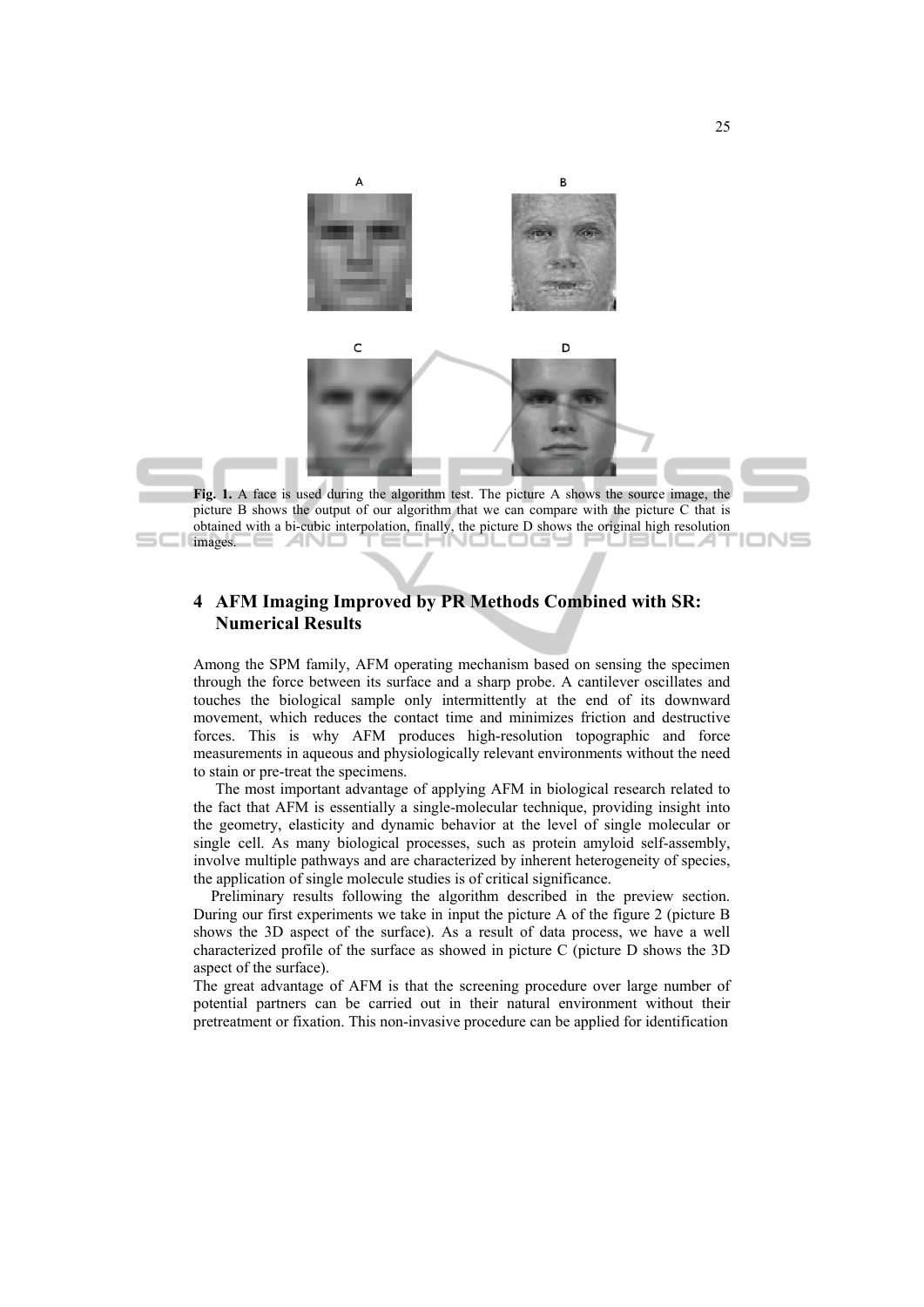

**Fig. 2.** From A to B: The input image and its 3D rendering. From C to D: the output after our data processing.

of the promising lead compounds among the large library of biological active species, which would display the largest attractive forces towards their target molecules.

IONS

Our approach for improving single image PR on biological samples is based on the following steps, first a standard PR method is applied to an image in order to define the image features. The second step regards the increasing of pixel density on the image using SRR approach and finally, the third step is devoted to pattern matching between the first image and the enhanced image.

An example of the application of our approach to biological sample is shown in figure 3. The image of a fibroblast cell is processed following the above described sequence. The pattern to be recognized are inherent the specific intra-cell organs included subsurface actins and filaments.



Fig. 3. On the left we have a low resolution image  $5 \mu m \times 5 \mu m$  of a fibroblast cell as recorder by an AFM and processed with commercial software (Park Scientific Instruments) and free available software (Gwyddion). On the right, we have the correspondent SRR image. Now, on the right image it is possible to estimate the different cytoskeleton components, as actin and filaments (dimensions approximately 100nm).

 $\equiv$  $\equiv$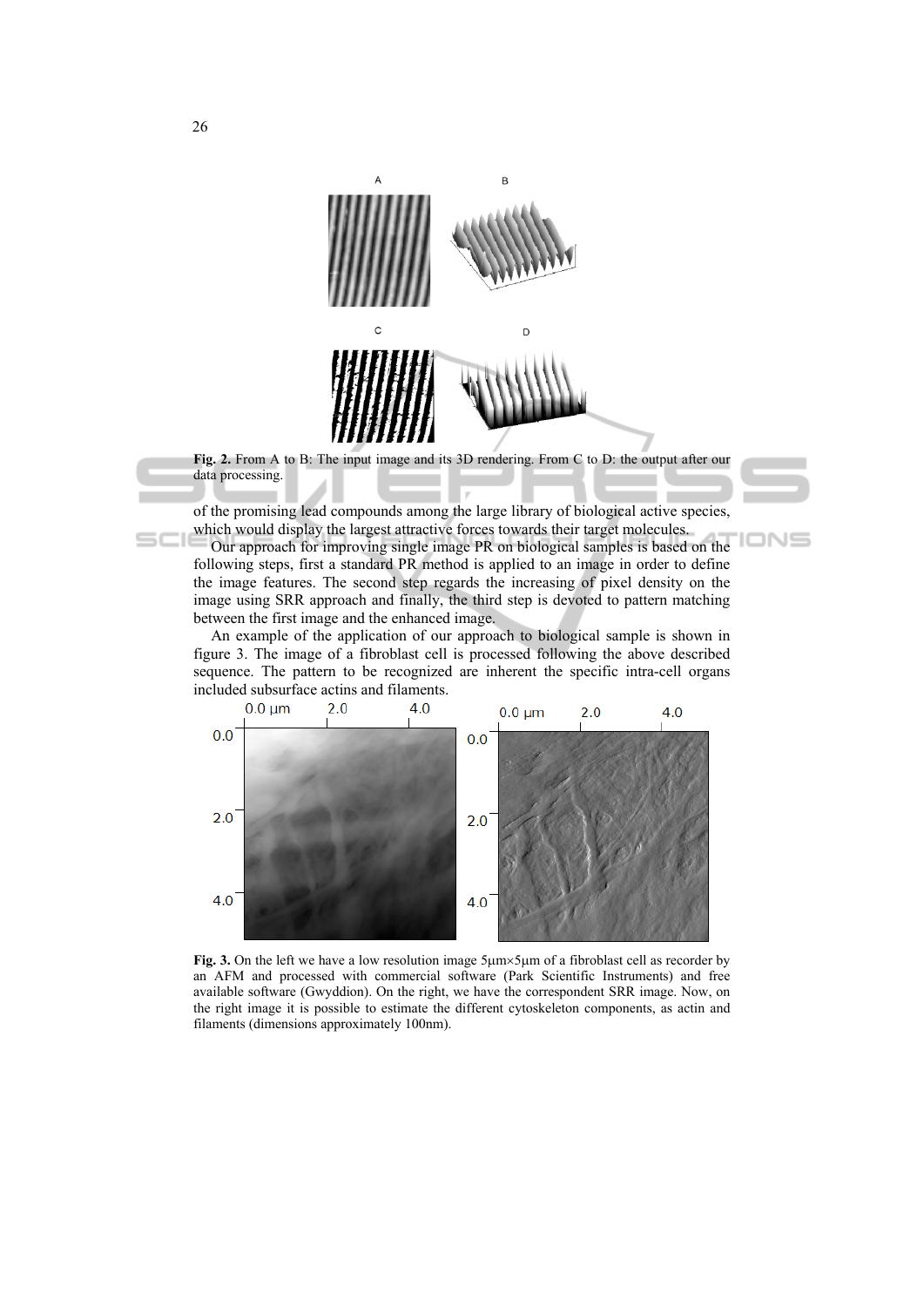Figure 3 summarizes the effective advantage by using our algorithms. On the left, we have a low resolution image  $5\mu m \times 5\mu m$  of a fibroblast cell as recorder by an AFM and processed with commercial software (Park Scientific Instruments) and free available software (Gwyddion). On the right, we have the correspondent SRR image. From the initial image (on the left) it is possible to have an idea of the various cytoskeleton cell organs, but the low quality image makes difficult to estimate the plot of such organs and their real dimensions. On the contrary, improving the pixel density in a reasonable way using SR methods, it is possible estimate the cytoskeleton plot and to identify the organs with their real dimension, approximately 100nm  $(1nm=1$ nanometer= $10^{-9}$ meter).

### **5 Conclusions and Future Perspectives**

machine learning languages for AFM investigations.

In this paper, we focused the attention on an effective computational approach to increase the resolution of Scanning probe Microscopy image for improving the pattern recognition. The results obtained can be considered as a first step of a more general framework for applying machine learning and artificial intelligence to nanoscale imaging, where the intelligent process finds relevant patterns without relying on prior training examples, usually by using a set of pre-defined rules. In details, we apply a method derived by usual pattern recognition techniques for the recognition of artifacts and noise on images recorded with Atomic Force Microscopy. First immediate advantage of such automatic artifacts recognition could be the implementation of



### **Acknowledgements**

The authors wish to thank the NanoICT Project for useful support.

#### **References**

 $=$  $-1$ 

- 1. Image Process. 6: 774-8. Kang, M. G.; and Chaudhuri, S. 2003. Super-resolution image reconstruction. IEEE Signal Process. Mag. 20: 19-20.
- 2. Ng, M. K.; and Bose, N. K. 2003. Mathematical analysis of super-resolution methodology. IEEE Signal Processing Magazine 20(3):62-74.
- 3. Park, S. C.; Park, M. K.; and Kang, M. G. 2003. Super-resolution image reconstruction: a technical overview. IEEE Signal Processing Magazine 20(3): 21-36.
- 4. Rajan, D.; Chaudhuri, S.; and Joshi, M. V. 2003. Multi-objective super resolution concepts and examples. IEEE Signal Processing Magazine 20(3): 49-61.
- 5. Rajan, D.; and Chaudhuri, S. 2003. Simultaneous estimation of super-resolution scene and depth map from low resolution defocuses observations. IEEE Trans. On Pattern Analysis and Machine Intelligence 25(9): 1102-17.
- 6. Processing 5(6): 996-1011. Segall, C. A.; Molina, R.; and Katsaggelos, A. K. 2003. Highresolution images from low-resolution compressed video. IEEE Signal Processing Magazine 20(3): 37-48.